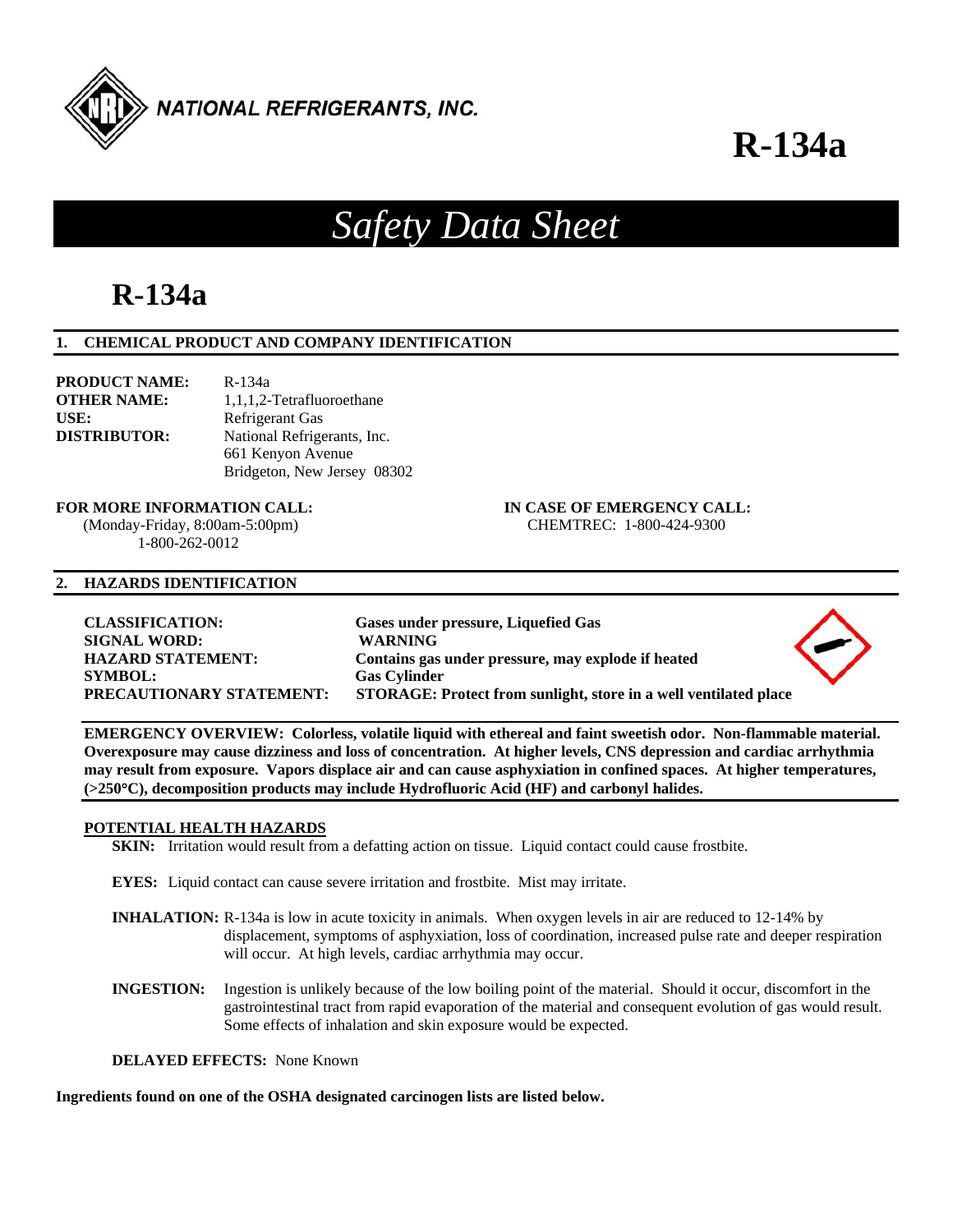

# **R-134a**

|              | <b>INGREDIENT NAME</b><br>No ingredients listed in this section                                                                                                                                                                                                                    | NTP STATUS                                                                                                           | <b>IARC STATUS</b>     | <b>OSHA LIST</b> |
|--------------|------------------------------------------------------------------------------------------------------------------------------------------------------------------------------------------------------------------------------------------------------------------------------------|----------------------------------------------------------------------------------------------------------------------|------------------------|------------------|
| 3.           | <b>COMPOSITION / INFORMATION ON INGREDIENTS</b>                                                                                                                                                                                                                                    |                                                                                                                      |                        |                  |
|              | <b>INGREDIENT NAME</b><br>1,1,1,2-Tetrafluoroethane                                                                                                                                                                                                                                | <b>CAS NUMBER</b><br>811-97-2                                                                                        | <u>WEIGHT %</u><br>100 |                  |
|              | <b>COMMON NAME AND SYNONYMS</b><br>R-134a; HFC134a                                                                                                                                                                                                                                 |                                                                                                                      |                        |                  |
|              |                                                                                                                                                                                                                                                                                    | There are no impurities or stabilizers that contribute to the classification of the material identified in Section 2 |                        |                  |
| 4.           | <b>FIRST AID MEASURES</b>                                                                                                                                                                                                                                                          |                                                                                                                      |                        |                  |
| <b>SKIN:</b> | Promptly flush skin with water until all chemical is removed. If there is evidence of frostbite, bathe (do not rub) with<br>lukewarm (not hot) water. If water is not available, cover with a clean, soft cloth or similar covering. Get medical attention<br>if symptoms persist. |                                                                                                                      |                        |                  |
|              | <b>EYES:</b> Immediately flush eyes with large amounts of water for at least 15 minutes (in case of frostbite, water should be lukewarm,<br>not hot) lifting eyelids occasionally to facilitate irrigation. Get medical attention if symptoms persist.                             |                                                                                                                      |                        |                  |

- **INHALATION:** Immediately move to fresh air. If breathing has stopped, give artificial respiration. Use oxygen as required, provided a qualified operator is available. Get medical attention immediately. DO NOT give epinephrine (adrenaline).
- **INGESTION:** Ingestion is unlikely because of the physical properties and is not expected to be hazardous. DO NOT induce vomiting unless instructed to do so by a physician.
- **ADVICE TO PHYSICIAN:** Because of the possible disturbances of cardiac rhythm, catecholamine drugs, such as epinephrine, should be used with special caution and only in situations of emergency life support. Treatment of overexposure should be directed at the control of symptoms and the clinical conditions.

# **5. FIRE FIGHTING MEASURES**

#### **FLAMMABLE PROPERTIES**

| <b>FLASH POINT:</b>                                     | Gas, not applicable per DOT regulations          |
|---------------------------------------------------------|--------------------------------------------------|
| <b>FLASH POINT METHOD:</b>                              | Not applicable                                   |
| <b>AUTOIGNITION TEMPERATURE:</b>                        | $>750^{\circ}$ C                                 |
| <b>UPPER FLAME LIMIT</b> (volume % in air):<br>None $*$ |                                                  |
| LOWER FLAME LIMIT (volume % in air):                    | $None*$                                          |
|                                                         | *Based on ASHRAE Standard 34 with match ignition |
| <b>FLAME PROPAGATION RATE (solids):</b>                 | Not applicable                                   |
| <b>OSHA FLAMMABILITY CLASS:</b>                         | Not applicable                                   |

#### **EXTINGUISHING MEDIA:**

Use any standard agent – choose the one most appropriate for type of surrounding fire (material itself is not flammable)

**\_\_\_\_\_\_\_\_\_\_\_\_\_\_\_\_\_\_\_\_\_\_\_\_\_\_\_\_\_\_\_\_\_\_\_\_\_\_\_\_\_\_\_\_\_\_\_\_\_\_\_\_\_\_\_\_\_\_\_\_\_\_\_\_\_\_\_\_\_\_\_\_\_\_\_\_\_\_\_\_\_\_\_\_\_\_\_\_\_\_\_\_\_\_\_\_\_\_\_\_\_\_\_\_\_\_\_\_**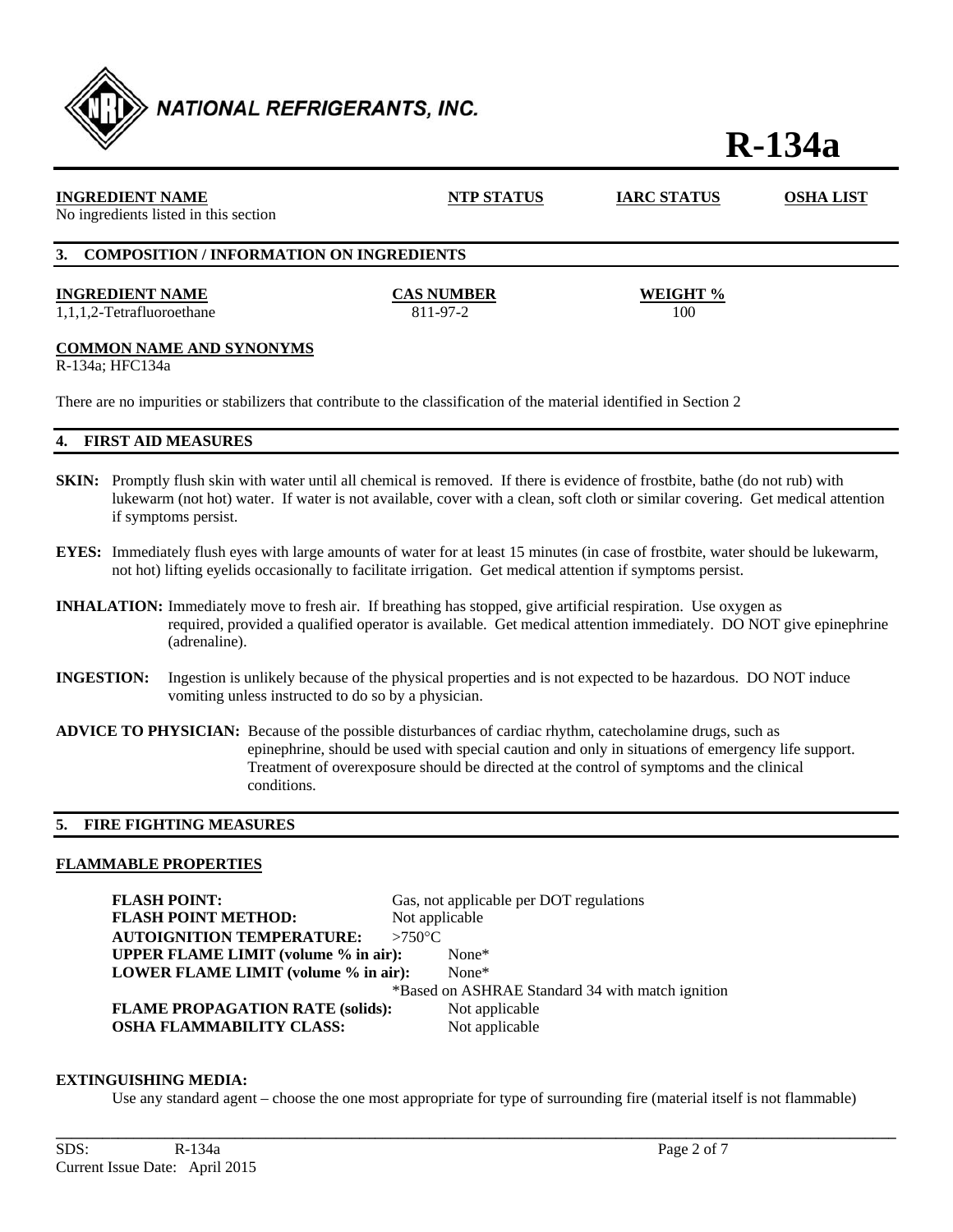

# **UNUSUAL FIRE AND EXPLOSION HAZARDS:**

 R-134a is not flammable at ambient temperatures and atmospheric pressure. However, this material will become combustible when mixed with air under pressure and exposed to strong ignition sources. Contact with certain reactive metals may result in formation of explosive or exothermic reactions under specific conditions (e.g. very high temperatures and/or appropriate pressures).

### **SPECIAL FIRE FIGHTING PRECAUTIONS/INSTRUCTIONS**:

 Firefighters should wear self-contained, NIOSH-approved breathing apparatus for protection against possible toxic decomposition products. Proper eye and skin protection should be provided. Use water spray to keep fire-exposed containers cool.

### **6. ACCIDENTAL RELEASE MEASURES**

### **IN CASE OF SPILL OR OTHER RELEASE:** (Always wear recommended personal protective equipment.)

Evacuate unprotected personnel. Product dissipates upon release. Protected personnel should remove ignition sources and shut off leak, if without risk, and provide ventilation. Unprotected personnel should not return to the affected area until air has been tested and determined safe, including low-lying areas.

# **Spills and releases may have to be reported to Federal and/or local authorities. See Section 15 regarding reporting requirements.**

### **7. HANDLING AND STORAGE**

**NORMAL HANDLING:** (Always wear recommended personal protective equipment.) Avoid breathing vapors and liquid contact with eyes, skin or clothing. Do not puncture or drop cylinders, expose them to open flame or excessive heat. Use authorized cylinders only. Follow standard safety precautions for handling and use of compressed gas cylinders.

R-134a should not be mixed with air above atmospheric pressure for leak testing or any other purpose.

#### **STORAGE RECOMMENDATIONS:**

 Store in a cool, well-ventilated area of low fire risk and out of direct sunlight. Protect cylinder and its fittings from physical damage. Storage in subsurface locations should be avoided. Close valve tightly after use and when empty.

#### **INCOMPATIBILITIES:**

Freshly abraded aluminum surfaces at specific temperatures and pressures may cause a strong exothermic reaction. Chemically reactive metals: potassium, calcium, powdered aluminum, magnesium, and zinc.

# **8. EXPOSURE CONTROLS / PERSONAL PROTECTION**

#### **ENGINEERING CONTROLS:**

 Provide local ventilation at filling zones and areas where leakage is probable. Mechanical (general) ventilation may be adequate for other operating and storage areas.

**\_\_\_\_\_\_\_\_\_\_\_\_\_\_\_\_\_\_\_\_\_\_\_\_\_\_\_\_\_\_\_\_\_\_\_\_\_\_\_\_\_\_\_\_\_\_\_\_\_\_\_\_\_\_\_\_\_\_\_\_\_\_\_\_\_\_\_\_\_\_\_\_\_\_\_\_\_\_\_\_\_\_\_\_\_\_\_\_\_\_\_\_\_\_\_\_\_\_\_\_\_\_\_\_\_\_\_\_**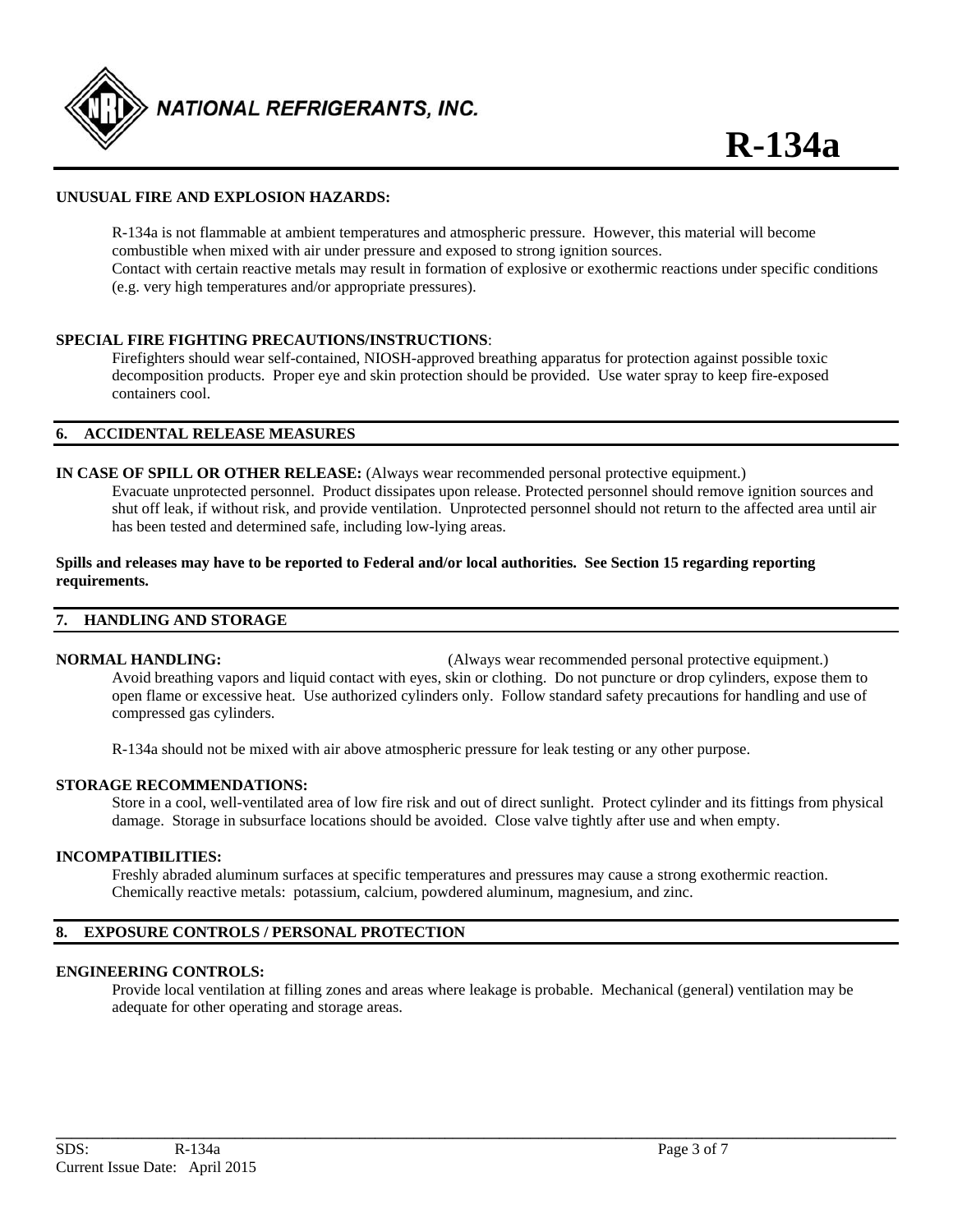

#### **PERSONAL PROTECTIVE EQUIPMENT**

#### **SKIN PROTECTION:**

 Skin contact with refrigerant may cause frostbite. General work clothing and gloves (leather) should provide adequate protection. If prolonged contact with liquid or gas is anticipated, insulated gloves constructed of PVA, neoprene or butyl rubber should be used. Any contaminated clothing should be promptly removed and washed before reuse.

#### **EYE PROTECTION:**

For normal conditions, wear safety glasses. Where there is reasonable probability of liquid contact, wear chemical safety goggles.

#### **RESPIRATORY PROTECTION:**

 None generally required for adequately ventilated work situations. For accidental release or non-ventilated situations, or release into confined space, where the concentration may be above the PEL of 1,000 ppm, use a self contained, NIOSH approved breathing apparatus or supplied air respirator. For escape: use the former or a NIOSH approved gas mask with organic vapor canister.

#### **ADDITIONAL RECOMMENDATIONS:**

Where contact with liquid is likely, such as in a spill or leak, impervious boots and clothing should be worn. High dose-level warning signs are recommended for areas of principle exposure. Provide eyewash stations and quick drench shower facilities at convenient locations. For tank cleaning operations, see OSHA regulations, 29 CFR 1910.132 and 29 CFR 1910.133.

# **EXPOSURE GUIDELINES**

| <b>INGREDIENT NAME</b>    | <b>ACGIH TLV</b> | OSHA PEL | <b>OTHER LIMIT</b>      |
|---------------------------|------------------|----------|-------------------------|
| 1,1,1,2-Tetrafluoroethane | None             | None     | $*1000$ ppm TWA $(8hr)$ |

**\_\_\_\_\_\_\_\_\_\_\_\_\_\_\_\_\_\_\_\_\_\_\_\_\_\_\_\_\_\_\_\_\_\_\_\_\_\_\_\_\_\_\_\_\_\_\_\_\_\_\_\_\_\_\_\_\_\_\_\_\_\_\_\_\_\_\_\_\_\_\_\_\_\_\_\_\_\_\_\_\_\_\_\_\_\_\_\_\_\_\_\_\_\_\_\_\_\_\_\_\_\_\_\_\_\_\_\_** 

 $=$  Workplace Environmental Exposure Level (AIHA)

**OTHER EXPOSURE LIMITS FOR POTENTIAL DECOMPOSITION PRODUCTS:** 

Hydrogen Fluoride: ACGIH TLV: 2 ppm ceiling, 0.5 ppm TLV-TWA

# **9. PHYSICAL AND CHEMICAL PROPERTIES**

| <b>APPEARANCE:</b>                        | Clear, colorless liquid and vapor |
|-------------------------------------------|-----------------------------------|
| <b>PHYSICAL STATE:</b>                    | Gas at ambient temperatures       |
| <b>MOLECULAR WEIGHT:</b>                  | 102                               |
| <b>CHEMICAL FORMULA:</b>                  | $F_3CCH_2F$                       |
| <b>ODOR:</b>                              | Faint ethereal odor               |
| <b>SPECIFIC GRAVITY</b> (water $= 1.0$ ): | <1.22                             |
| <b>SOLUBILITY IN WATER (weight %):</b>    | $0.15 \text{ wt\%}$               |
| $pH$ :                                    | Neutral                           |
| <b>BOILING POINT:</b>                     | $-26.2$ °C ( $-15.1$ °F)          |
| <b>FREEZING POINT:</b>                    | $-92.5$ °C ( $-141.9$ °F)         |
| <b>VAPOR PRESSURE:</b>                    | 85.8 psia @ 70°F                  |
|                                           | 213.4 psia @ 130°F                |
| VAPOR DENSITY $(air = 1.0)$ :             | 3.5                               |
| <b>EVAPORATION RATE:</b>                  | $>1$ COMPARED TO: $CC14 = 1$      |
| % VOLATILES:                              | 100                               |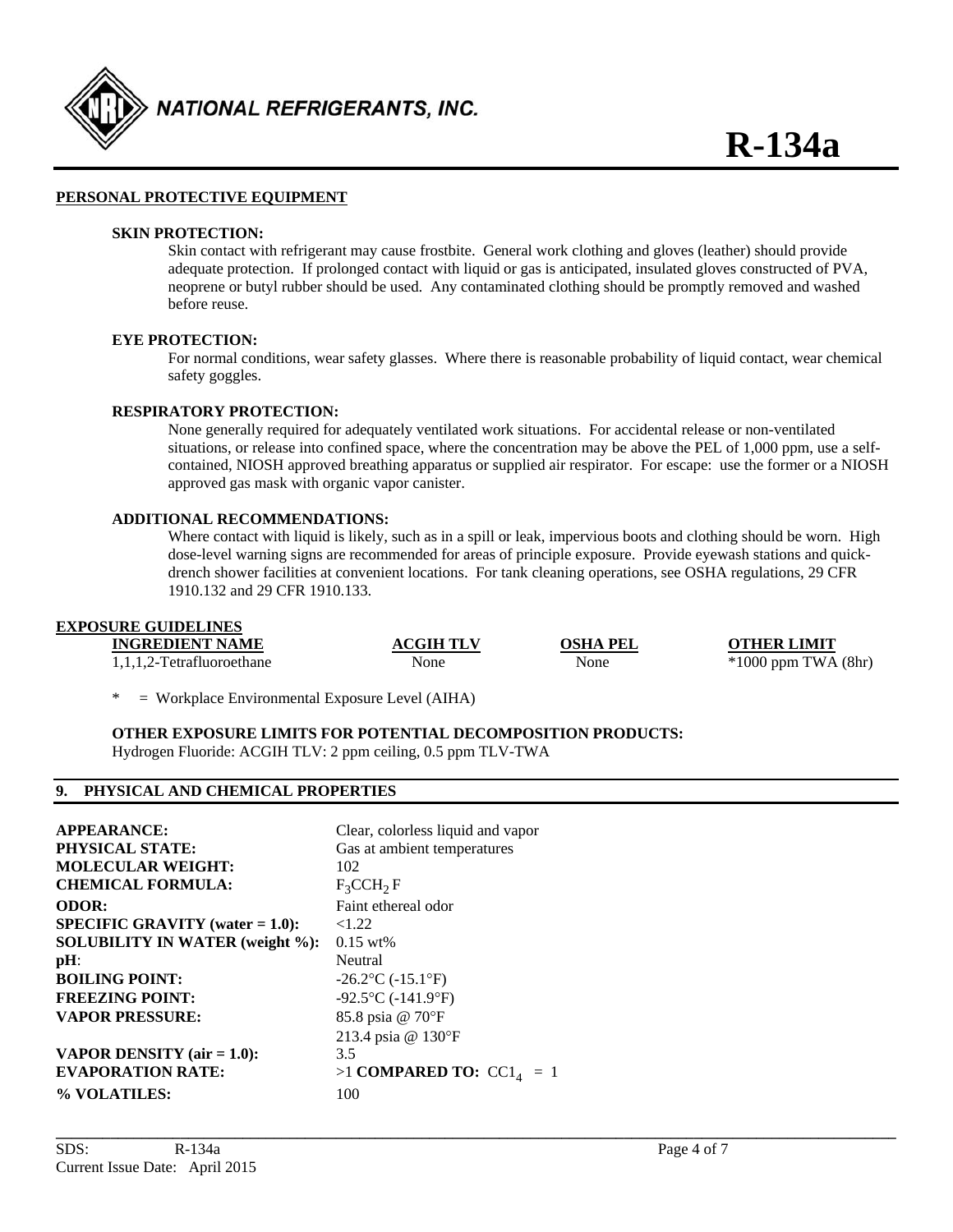

**R-134a**

| <b>ODOR THRESHHOLD:</b>                                                       | Not established                            |  |
|-------------------------------------------------------------------------------|--------------------------------------------|--|
| <b>FLAMMABILITY:</b>                                                          | Not applicable                             |  |
| LEL/UEL:                                                                      | None/None                                  |  |
| <b>RELATIVE DENSITY:</b>                                                      | $1.21$ g/cm <sup>3</sup> at $25^{\circ}$ C |  |
| <b>PARTITION COEFF (n-octanol/water)</b>                                      | Log Pow: $1.06$                            |  |
| <b>AUTO IGNITION TEMP:</b>                                                    | $>750^{\circ}$ C                           |  |
| <b>DECOMPOSITION TEMPERATURE:</b>                                             | $>250^{\circ}$ C                           |  |
| VISCOSITY:                                                                    | Not applicable                             |  |
| <b>FLASH POINT:</b>                                                           | Not applicable                             |  |
| (Flash point method and additional flammability data are found in Section 5.) |                                            |  |

### **10. STABILITY AND REACTIVITY**

### **NORMALLY STABLE: (CONDITIONS TO AVOID):**

The product is stable.

Do not mix with oxygen or air above atmospheric pressure. Any source of high temperatures, such as lighted cigarettes, flames, hot spots or welding may yield toxic and/or corrosive decomposition products.

#### **INCOMPATIBILITIES:**

 (Under specific conditions: e.g. very high temperatures and/or appropriate pressures) – Freshly abraded aluminum surfaces (may cause strong exothermic reaction). Chemically reactive metals: potassium, calcium, powdered aluminum, magnesium, and zinc.

#### **HAZARDOUS DECOMPOSITION PRODUCTS:**

Halogens, halogen acids and possibly carbonyl halides.

#### **HAZARDOUS POLYMERIZATION:**

Will not occur.

# **11. TOXICOLOGICAL INFORMATION**

#### **IMMEDIATE (ACUTE) EFFECTS:**

 $LC_{50}$ :Inhalation 4 hr. (rat) - > 500,000 ppm / Cardiac Sensitization threshold (dog) 80,000 ppm. NOEL – 50,000 ppm

#### **DELAYED (SUBCHRONIC AND CHRONIC) EFFECTS:**

 Not mutagenic in four tests Teratogenic NOEL (rat and rabbit) – 40,000 ppm Subchronic inhalation (rat) NOEL – 50,000 ppm Chronic NOEL – 10,000 ppm

### **REPEATED DOSE TOXICITY:**

Lifetime inhalation exposure of male rats was associated with a small increase in salivary gland fibrosarcomas.

#### **FURTHER INFORMATION**:

Acute effects of rapid evaporation of the liquid may cause frostbite. Vapors are heavier than air and can displace oxygen causing difficulty breathing or suffocation. May cause cardiac arrhythmia.

**\_\_\_\_\_\_\_\_\_\_\_\_\_\_\_\_\_\_\_\_\_\_\_\_\_\_\_\_\_\_\_\_\_\_\_\_\_\_\_\_\_\_\_\_\_\_\_\_\_\_\_\_\_\_\_\_\_\_\_\_\_\_\_\_\_\_\_\_\_\_\_\_\_\_\_\_\_\_\_\_\_\_\_\_\_\_\_\_\_\_\_\_\_\_\_\_\_\_\_\_\_\_\_\_\_\_\_\_** 

# **OTHER DATA:**

Metabolism <0.5% as  $CO<sub>2</sub>$  in tests at 50,000 ppm, late developing benign tumors were found.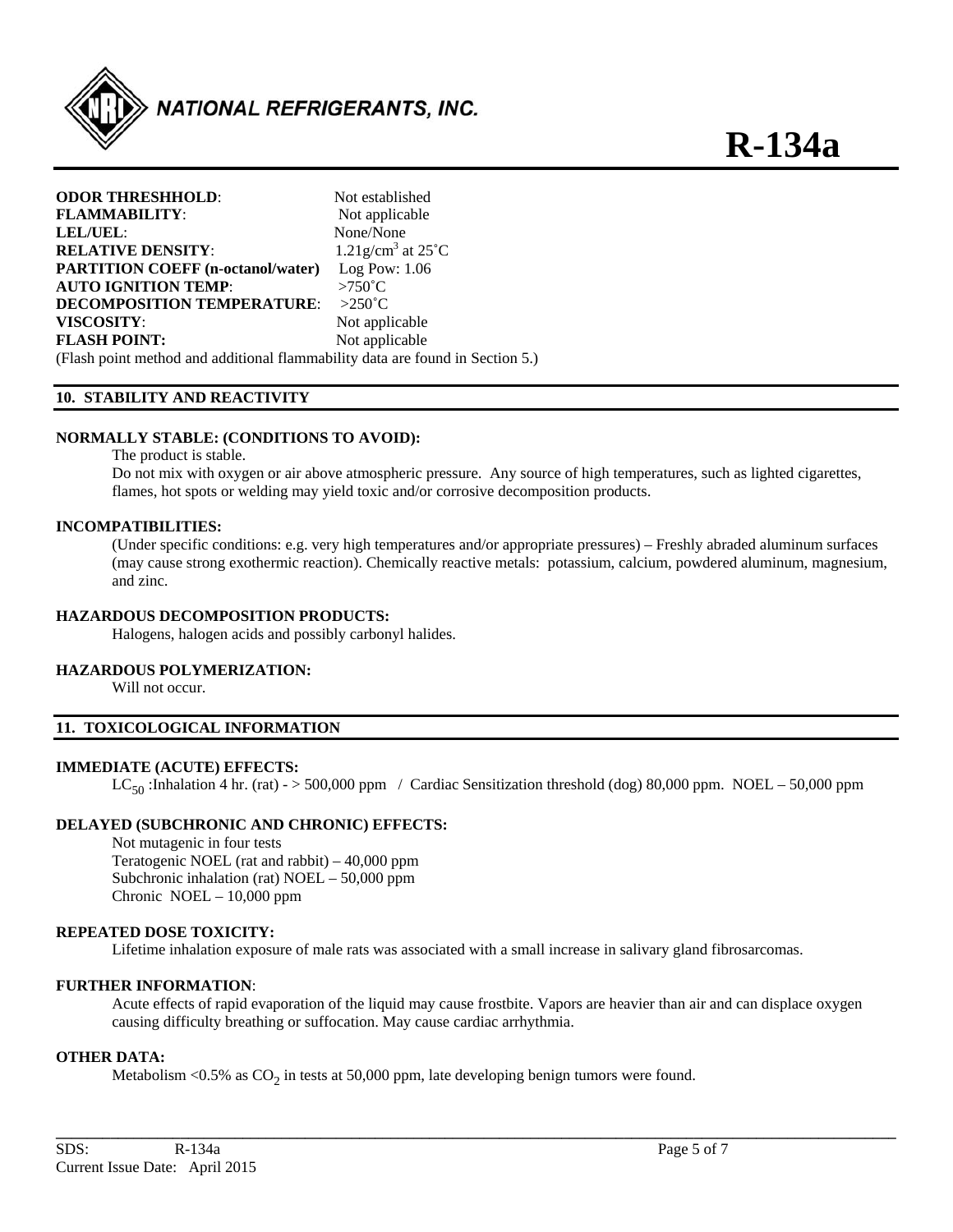

# **12. ECOLOGICAL INFORMATION**

**Degradability (BOD):** R-134a is a gas at room temperature; therefore, it is unlikely to remain in water. **Octanol Water Partition Coefficient:** See Section 9

# **13. DISPOSAL CONSIDERATIONS**

# **RCRA**

**Is the unused product a RCRA hazardous waste if discarded?** Not a hazardous waste **If yes, the RCRA ID number is:** Not applicable

# **OTHER DISPOSAL CONSIDERATIONS:**

 Disposal must comply with federal, state, and local disposal or discharge laws. R-134a is subject to U.S. Environmental Protection Agency Clean Air Act Regulations Section 608 in 40 CFR Part 82 regarding refrigerant recycling.

The information offered here is for the product as shipped. Use and/or alterations to the product such as mixing with other materials may significantly change the characteristics of the material and alter the RCRA classification and the proper disposal method.

# **14. TRANSPORT INFORMATION**

| US DOT ID NUMBER:                                                                                                              | UN3159                                                                                  |  |
|--------------------------------------------------------------------------------------------------------------------------------|-----------------------------------------------------------------------------------------|--|
|                                                                                                                                | <b>US DOT PROPER SHIPPING NAME:</b> 1,1,1,2-Tetrafluoroethane or Refrigerant Gas R 134a |  |
| US DOT HAZARD CLASS:                                                                                                           |                                                                                         |  |
| US DOT PACKING GROUP:                                                                                                          | Not applicable                                                                          |  |
| For additional information on shipping regulations affecting this material, contact the information number found in Section 1. |                                                                                         |  |

# **15. REGULATORY INFORMATION**

# **TOXIC SUBSTANCES CONTROL ACT (TSCA)**

**TSCA INVENTORY STATUS:** Listed on the TSCA inventory **OTHER TSCA ISSUES:** Subject to Section 12(b) export notification. May contain 0-10 ppm Ethane, 2-chloro-1,1,1-trifluoro, CAS# 75-88-7

# **SARA TITLE III / CERCLA**

"Reportable Quantities" (RQs) and/or "Threshold Planning Quantities" (TPQs) exist for the following ingredients.

No ingredients listed in this section

**INGREDIENT NAME SARA / CERCLA RQ (lb.) SARA EHS TPQ (lb.)**

**Spills or releases resulting in the loss of any ingredient at or above its RQ requires immediate notification to the National Response Center [(800) 424-8802] and to your Local Emergency Planning Committee.** 

**SECTION 311 HAZARD CLASS:** IMMEDIATE

PRESSURE

#### **SARA 313 TOXIC CHEMICALS:**

The following ingredients are SARA 313 "Toxic Chemicals". CAS numbers and weight percents are found in Section 2.

**\_\_\_\_\_\_\_\_\_\_\_\_\_\_\_\_\_\_\_\_\_\_\_\_\_\_\_\_\_\_\_\_\_\_\_\_\_\_\_\_\_\_\_\_\_\_\_\_\_\_\_\_\_\_\_\_\_\_\_\_\_\_\_\_\_\_\_\_\_\_\_\_\_\_\_\_\_\_\_\_\_\_\_\_\_\_\_\_\_\_\_\_\_\_\_\_\_\_\_\_\_\_\_\_\_\_\_\_** 

#### **INGREDIENT NAME COMMENT**

No ingredients listed in this section